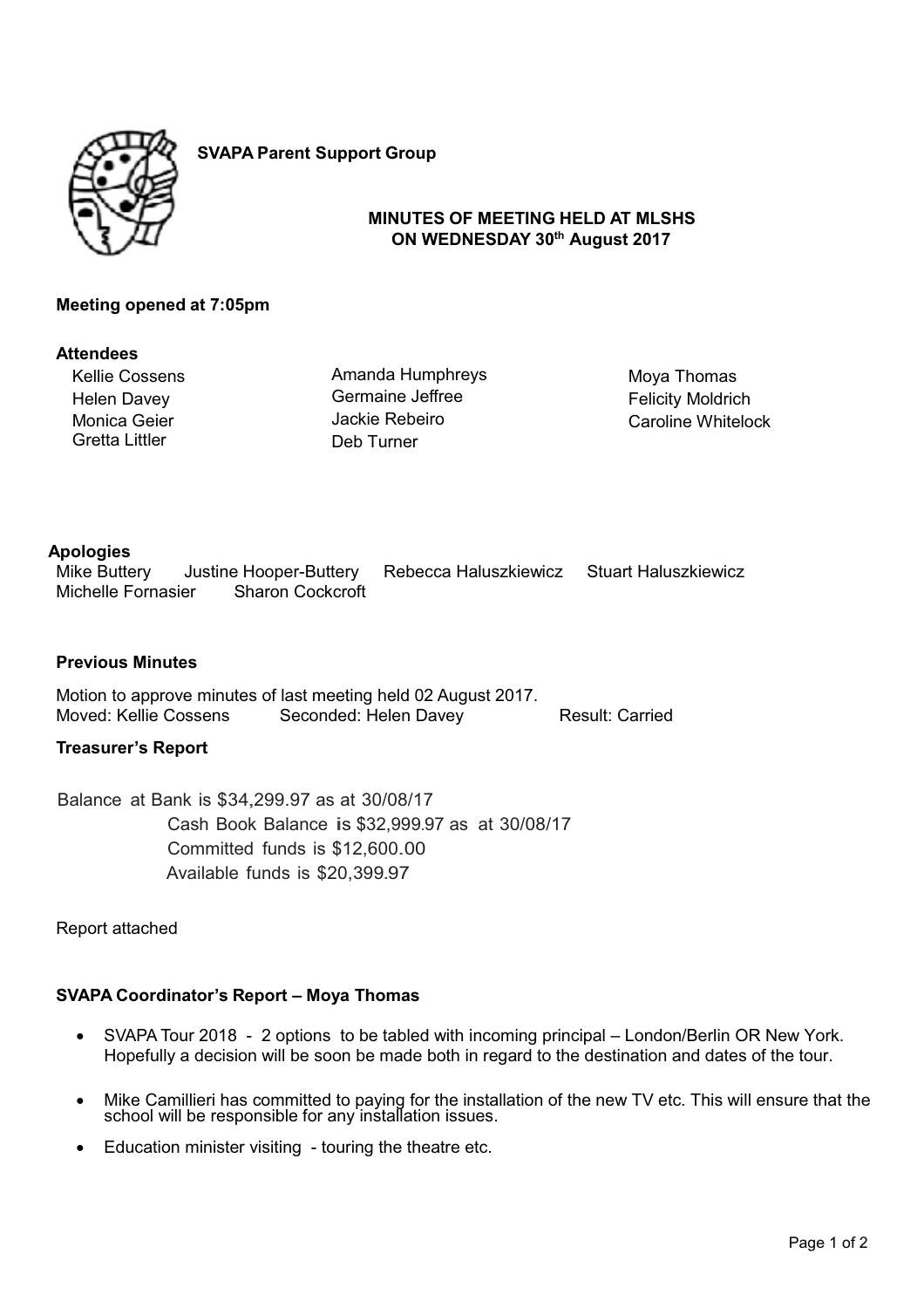-Year 11 production of *Hoods* 11- 12 Sep – SVAPA PSG is welcome to set up a cake stall in Tricycle Theatre foyer as a fundraiser.

Action required : Felicity Moldrich will send email to organize 3 parent volunteers each night to sell cakes etc. + 6 people to donate cakes /slices.

 $\bullet$ SVAPA weekend workshop Saturday 16<sup>th</sup> September 9 - 12.30pm. Puppetry with St John Cowcher, experimental sound workshop with Jake Steel and painting workshop with Elizabeth Marruffo. **Morning tea requested for students, teachers & artists.** 

**Action required:** Felicity Moldrich to purchase muffins/fruit; deliver and set up morning tea. (try to include a dozen gluten free if possible)

# **Following motion was moved:**

**3.2.1** That \$200 of funds be committed purchase of muffins and fruit. Moved: Felicity Moldrich Seconded: Helen Davey Result: Carried

# **General Business**

- SVAPA Bag Order order will be placed Monday 4<sup>th</sup> September.
- - Amanda Humphreys has set up a photo hosting site – it should be ready to go live at the beginning of Term 4. Coded access will be provided. Amanda has generously offered a 50 % discount for her fabulous services. Invoice presented.

**Action required:** Moya will promote availability of photos in next newsletter.

# **Following motion was moved:**

**3.2.2** Pay Amanda Humphreys the sum of \$375.00 for photography services for SVAPA programme. Moved: Felicity Moldrich Correction Seconded: Correct Correction Result: Carried

- $\bullet$  End of year event / sundowner
	- Outside event shared with Music & SVAPA
	- Decided that it will be a very 'chilled' event BYO picnic and chairs.
	- Potential dates 16th September December

# **Action required:**

Moya will consider if Yr 9s should perform/ ask Charles Warren and Jane Packham if any art work can be displayed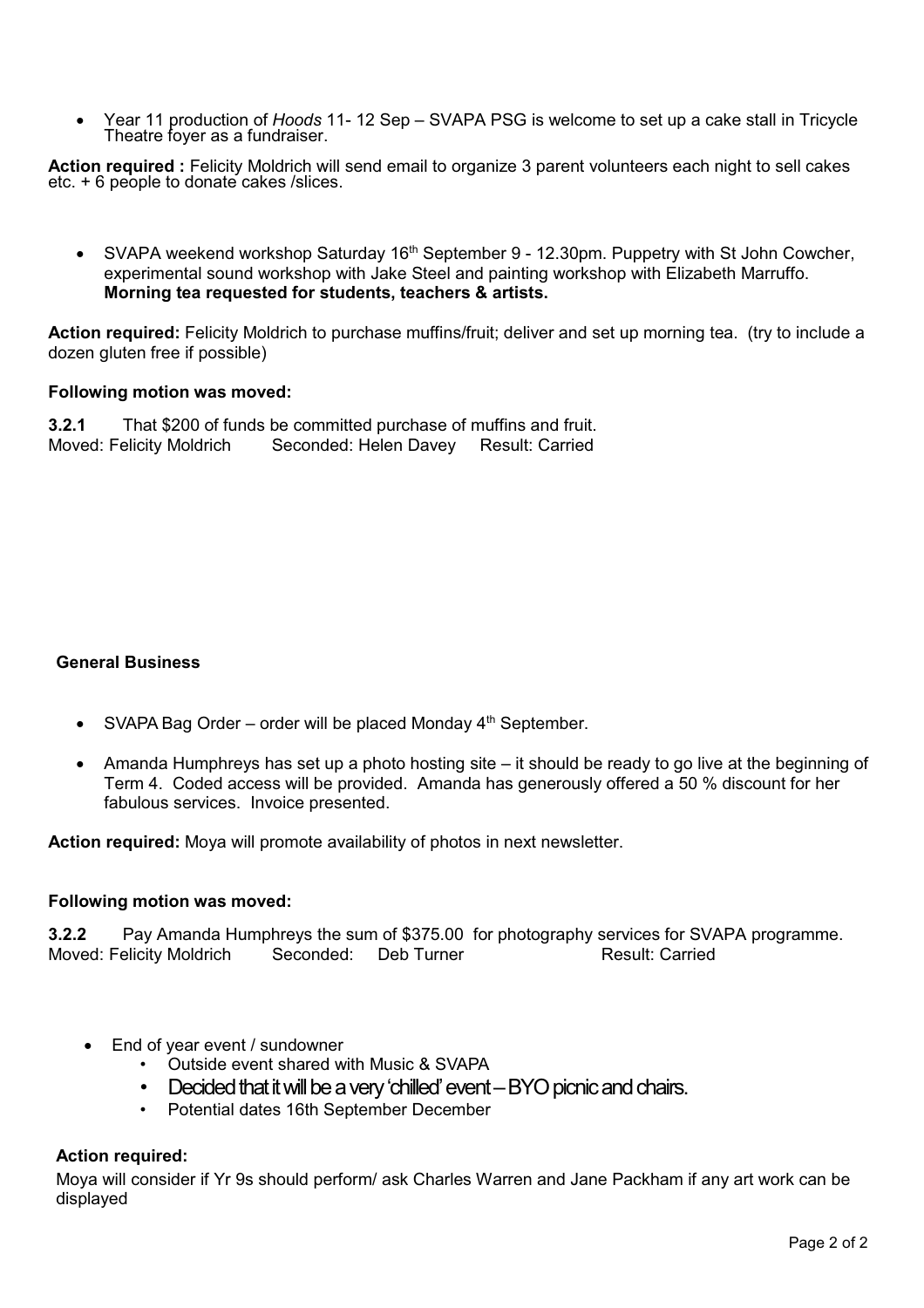$\bullet$  Flowers sent on behalf of SVAPA PSG for Year 7 SVAPA student Jack Malloy and his family, who tragically lost 2 uncles within the space of one week.

# **Following motion was moved:**

**3.2.2** Reimburse Felicity Moldrich the sum of \$58 for purchase and delivery of flowers. Moved: Kellie Cossens Seconded: Amanda Humphreys Result: Carried

 $\bullet$  Request for permission slips for excursions that are part of the curriculum to be pinned to SVAPA Facebook page.

# **Meeting Closed 8 pm**

Next Meeting Wednesday October  $25<sup>th</sup>$ , 2017 – 7pm. (Week 3 – Term 4)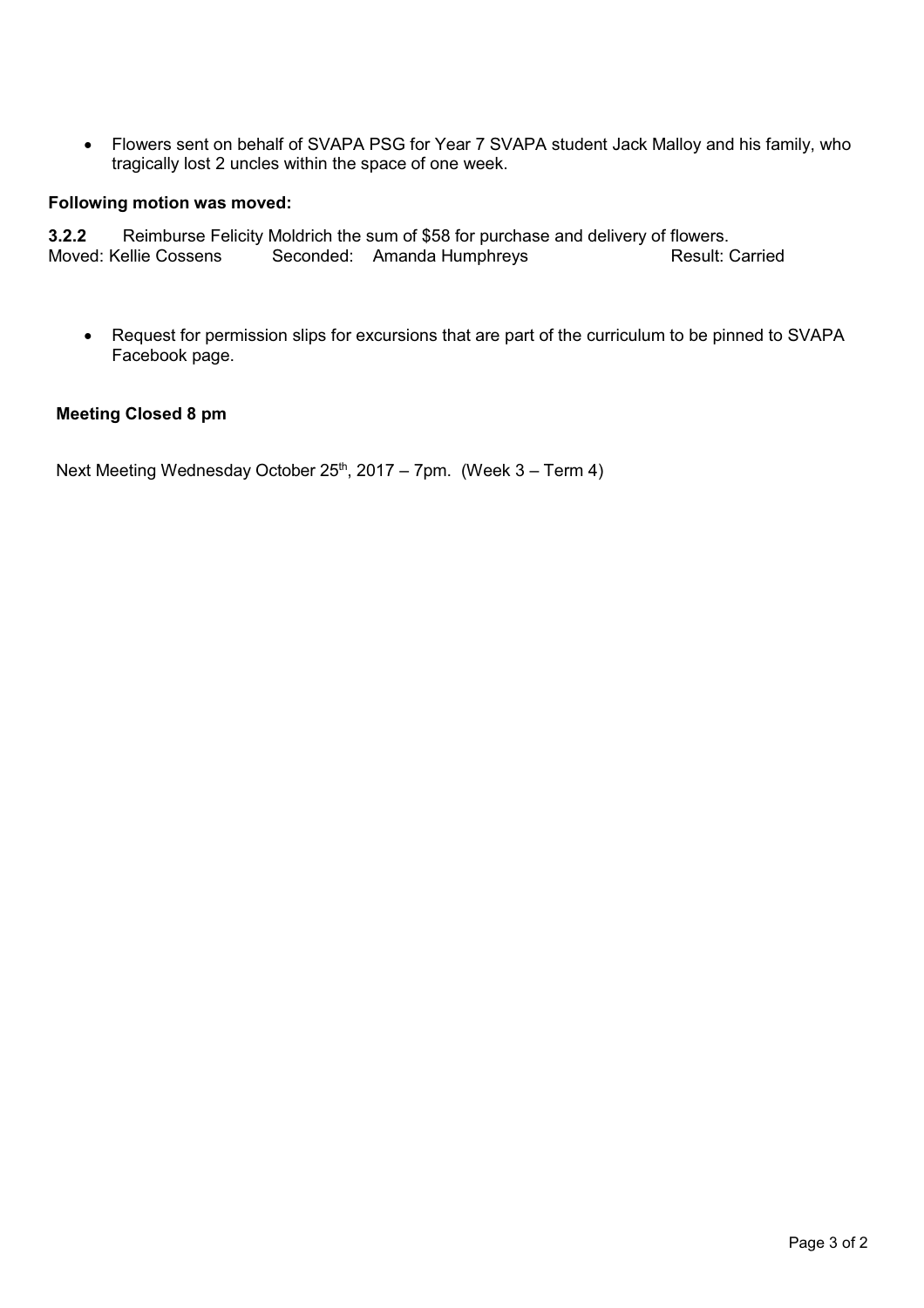**Mount Lawley Senior High School** 

**SVAPA Sub-committee** 

# **Treasurers Report** 30/08/17

- Balance at Bank is \$34,299.97 as at 30/08/17 Item 1 Cash Book Balance is \$32,999.97as at 30/08/17 Committed funds is \$12,600.00 Available funds is \$20,399.97
- Item<sub>2</sub> Received Bag Order - R Miners x1 Received Bag Order - R Dagless x2